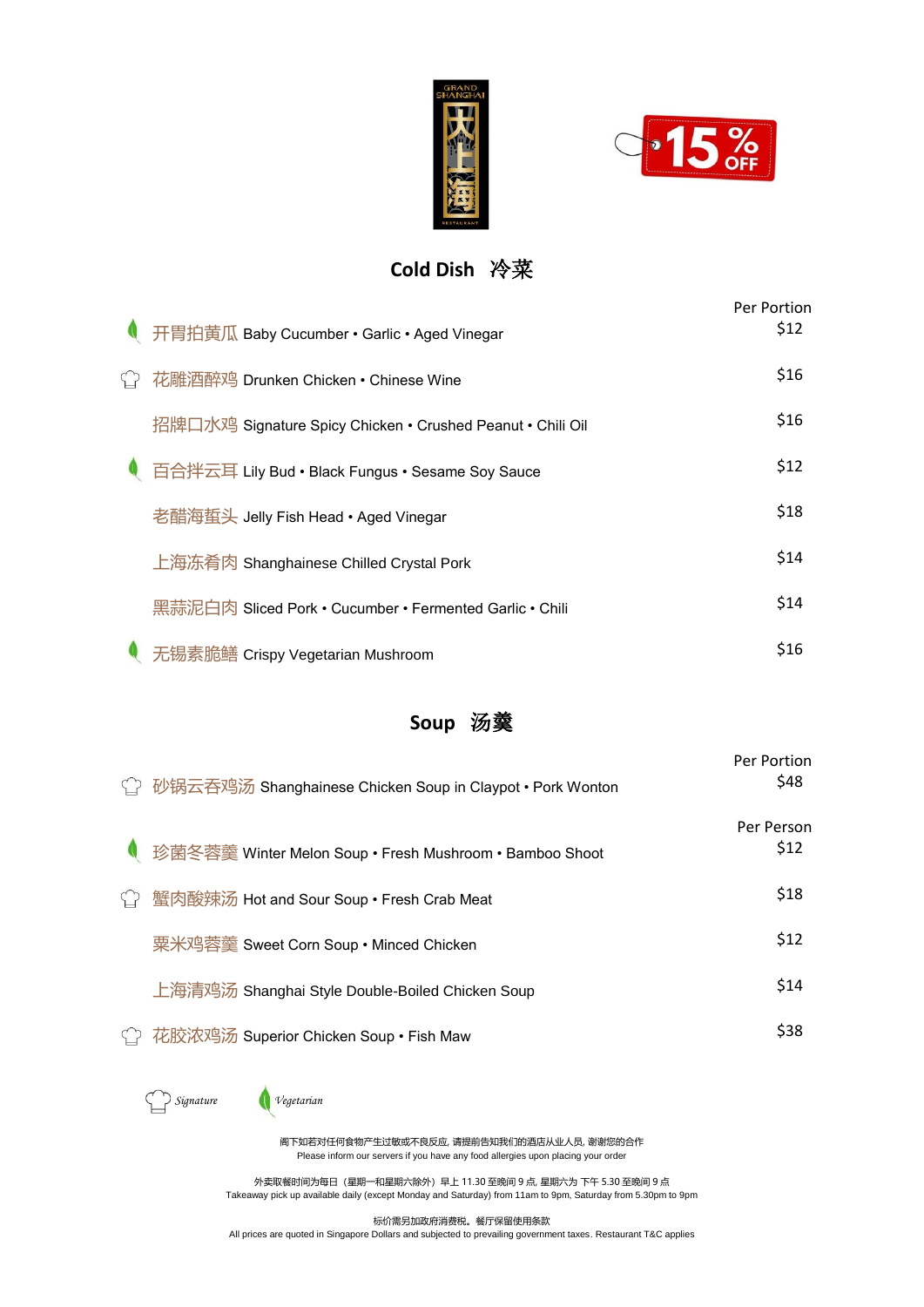



#### **Barbeque** 明炉烧烤

|  | 盐酥脆皮鸡(半只)Crispy Roasted Chicken • Salt • Spice (Half)            | Per Portion<br>S <sub>25</sub> |
|--|------------------------------------------------------------------|--------------------------------|
|  | <sup>1</sup> 烟燻樟茶鸭 (半只) Grand Shanghai Crispy Smoked Duck (Half) | \$32                           |

# **Poultry / Meat** 家禽 **/** 肉类

| 宫保爆鸡丁 Sautéed Diced Chicken • Dried Chilli • Cashew Nut • Aged Vinegar | Per Portion<br>\$22 |
|------------------------------------------------------------------------|---------------------|
| 重庆辣子鸡 "Chong Qing" Style Chicken • Dried Chili • Peppercorn            | \$24                |
| 外婆红烧肉 Shanghainese Braised Pork Belly • Mushroom                       | \$24                |
| 松香狮子头 Braised "Lion Head" Meatball • Vegetable • Truffle               | \$24                |
| 糖醋里脊肉 Sweet and Sour Pork • Pineapple • Capsicum                       | \$24                |
| 红烧大元蹄(每只)Braised Pig Trotter • Vegetable • Brown Sauce (Whole)         | \$48                |
| └ 椒烤牛肋骨 B.B.Q. Beef Rib • Capsicum • Peppercorn                        | \$68                |
| 醋香镇江骨 Braised Spare Rib • Aged Vinegar                                 | Per Person<br>\$12  |
| 鲍鱼东坡肉 Braised Pork Belly • Baby Abalone • Brown Sauce                  | \$22                |

阁下如若对任何食物产生过敏或不良反应, 请提前告知我们的酒店从业人员, 谢谢您的合作 Please inform our servers if you have any food allergies upon placing your order

外卖取餐时间为每日(星期一和星期六除外)早上 11.30 至晚间 9 点, 星期六为 下午 5.30 至晚间 9 点 Takeaway pick up available daily (except Monday and Saturday) from 11am to 9pm, Saturday from 5.30pm to 9pm

标价需另加政府消费税。餐厅保留使用条款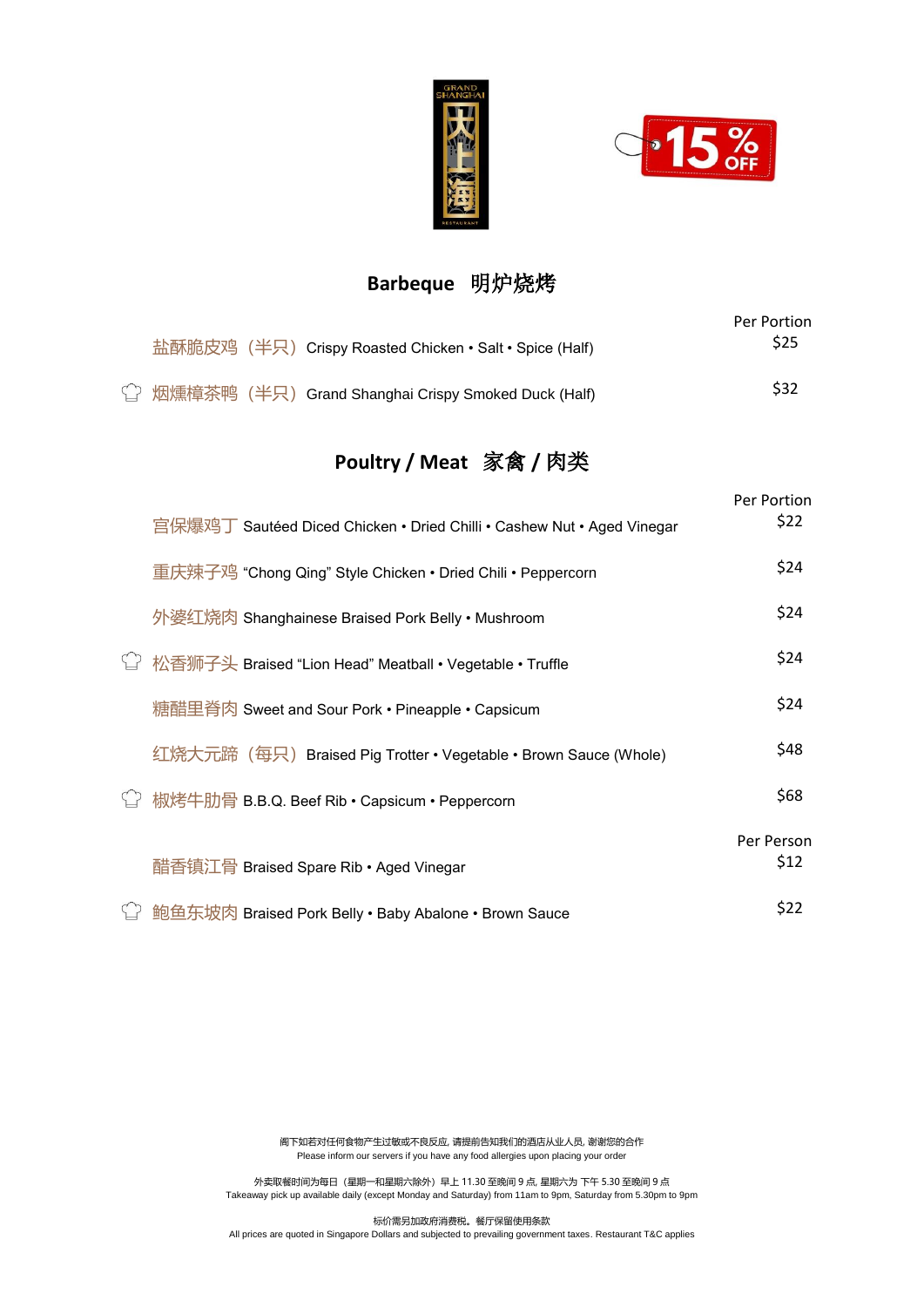



### **Seafood Specialties** 海鲜热炒

| ○ 清炒河虾仁 Stir-Fried River Shrimp • Green Pea                   | Per Portion<br>\$32 |
|---------------------------------------------------------------|---------------------|
| 咸香明虾球 Sautéed Prawn • Salted Egg Yolk                         | \$30                |
| 山葵明虾球 Crispy Prawn • Wasabi • Mayonnaise                      | \$30                |
| 上海炒鳝糊 Shanghainese Shredded Eel • Pancake • Scallion • Garlic | \$34                |
| 四川酸菜鱼 Sichuan Style Poached Fish • Pickled Vegetable • Chili  | \$32                |
| 槽溜滑鱼片 Stewed Sliced Fish • Chinese Rice Wine                  | \$32                |
| 花雕芹香鳕鱼 Steamed Cod • Celery • Chinese Wine                    | Per Person<br>\$28  |

#### **Seasonal Vegetable / Beancurd** 蔬菜 **/** 豆腐

| <u> ● 雪菜毛豆百页</u> Snow Cabbage • Beancurd Skin • Broad Bean             | Per Portion<br>\$22 |
|------------------------------------------------------------------------|---------------------|
| <b>Ⅰ</b> 上海清炒素菜 Shanghainese Stir-Fried • Assorted Vegetable           | \$22                |
| <mark>◯ 樱花虾四季豆 Fried String Bean • Minced Pork • Sakura Shrimp</mark>  | \$24                |
| 海参麻婆豆腐 Braised Sea Cucumber • Beancurd • Minced Pork • Chili           | \$28                |
| <mark>└</mark> ॒   石锅蟹粉豆腐 Braised Beancurd • Fresh Crabmeat • Crab Roe | \$28                |

阁下如若对任何食物产生过敏或不良反应, 请提前告知我们的酒店从业人员, 谢谢您的合作 Please inform our servers if you have any food allergies upon placing your order

外卖取餐时间为每日(星期一和星期六除外)早上 11.30 至晚间 9 点, 星期六为 下午 5.30 至晚间 9 点 Takeaway pick up available daily (except Monday and Saturday) from 11am to 9pm, Saturday from 5.30pm to 9pm

标价需另加政府消费税。餐厅保留使用条款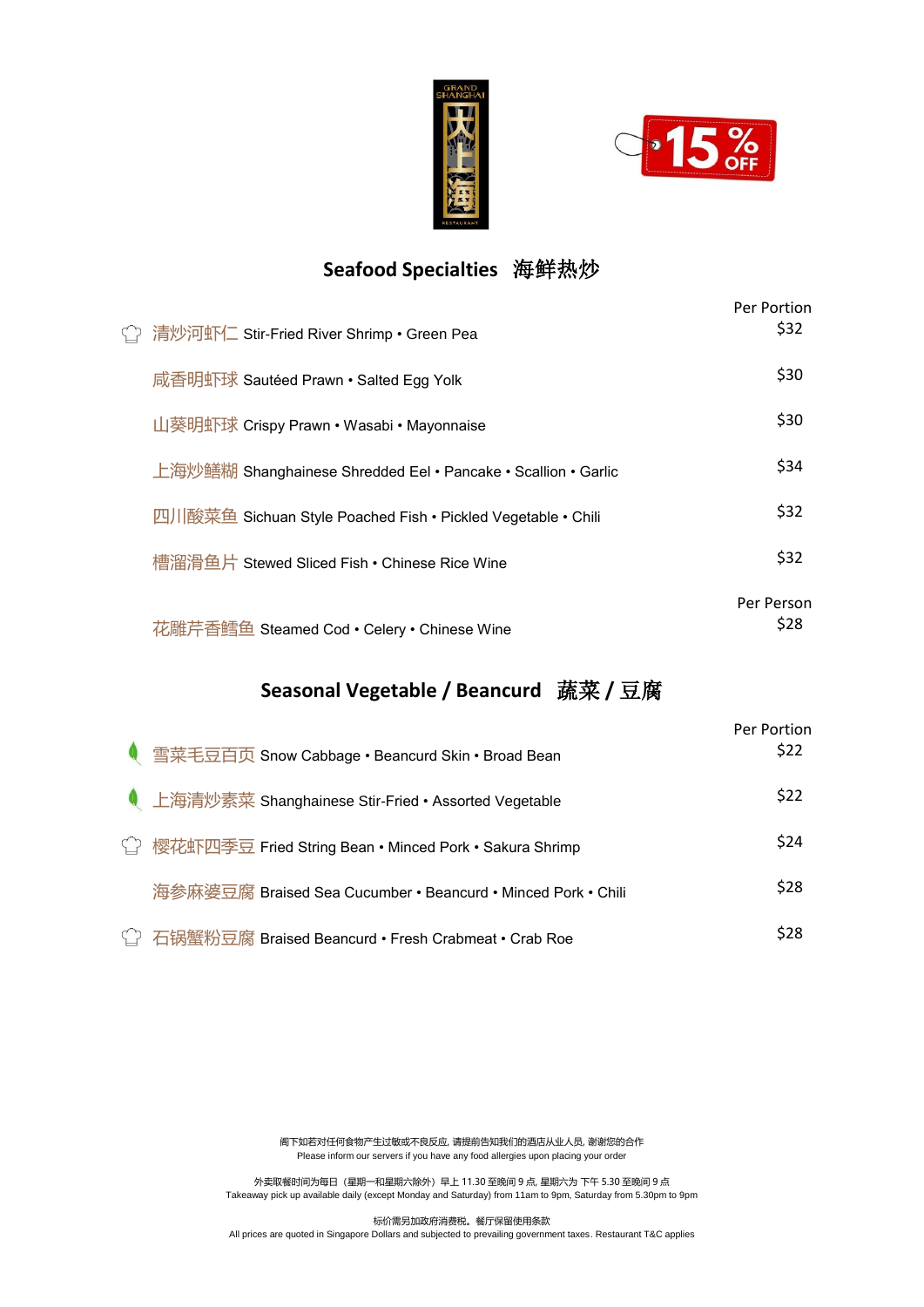



### **Dim Sum** 点心

| 馒头 (蒸/炸) (4 件) Silver Thread Flour Roll (Steamed/Deep-Fried) (4 pieces) | Per Portion<br>\$6 |
|-------------------------------------------------------------------------|--------------------|
| 黄金流沙包 (蒸) (3 件) Lava Custard Bun (Steamed) (3 pieces)                   | \$6.8\$            |
| └ 上海煎锅贴(3 件)Pan-Fried Pork Dumpling (3 pieces)                          | \$6.8\$            |
| 蚝皇叉烧包 (3 件) Steamed Barbecued Pork Bun (3 pieces)                       | \$6.8\$            |
| ● 家乡葱油饼 (2件) Fried Pancake • Spring Onion • Scallion Oil (2 pieces)     | \$6.8              |
| 上海素菜饺 (3 件) Steamed Vegetable Dumpling (3 pieces)                       | \$6.8\$            |
| 松露素菌饺 (3件) Steamed Mushroom Dumpling • Vegetable • Truffle (3 pieces)   | \$6.8              |
| 酥炸素春卷 (3 件) Deep-Fried Spring Roll • Vegetable (3 pieces)               | \$6.8              |
| 蝴蝶包 (4 件) Steamed Bun (4 pieces)                                        | \$8                |
| 腐皮鲜虾卷 (3 件) Deep-fried Beancurd Sheet • Prawn (3 pieces)                | \$8.8              |
| 红油捞抽手(6 件)Pork Wonton • Chili Oil • Black Vinegar (6 pieces)            | \$8.8              |

阁下如若对任何食物产生过敏或不良反应, 请提前告知我们的酒店从业人员, 谢谢您的合作 Please inform our servers if you have any food allergies upon placing your order

外卖取餐时间为每日(星期一和星期六除外)早上 11.30 至晚间 9 点, 星期六为 下午 5.30 至晚间 9 点 Takeaway pick up available daily (except Monday and Saturday) from 11am to 9pm, Saturday from 5.30pm to 9pm

标价需另加政府消费税。餐厅保留使用条款